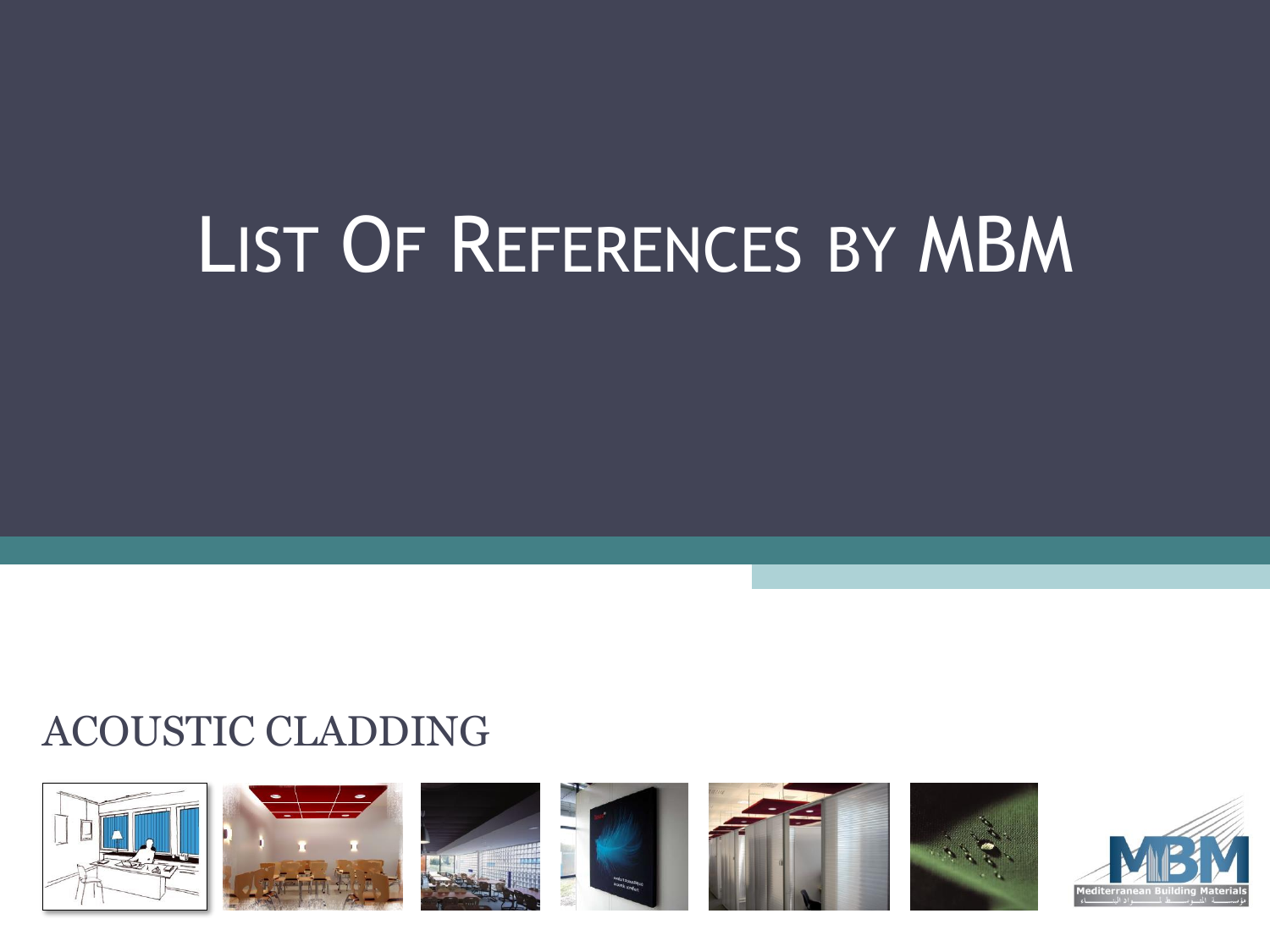| <b>PROJECT NAME</b>                                  | <b>CONTRACTOR</b> | <b>CLIENT</b>                           | <b>MANUFACTURER</b> | <b>PRODUCT</b>     | <b>YEAR</b> |
|------------------------------------------------------|-------------------|-----------------------------------------|---------------------|--------------------|-------------|
| PRIMARY SCHOOL FOR GIRLS BETWEEN 2<br><b>BRIDGES</b> | <b>LOOTAH</b>     | PUBLIC WORKS DEPT.                      | TEXAA, FRANCE       | <b>VIBRASTO 03</b> | 2000        |
| PRIMARY SCHOOL FOR GIRLS AT SHAHAMA                  | <b>LOOTAH</b>     | PUBLIC WORKS DEPT.                      | TEXAA, FRANCE       | <b>VIBRASTO 03</b> | 2000        |
| MODEL SCHOOL FOR GIRLS AT FALAJ HAZAA                | <b>TEAM</b>       | PUBLIC WORKS DEPT.                      | TEXAA, FRANCE       | <b>VIBRASTO 03</b> | 2001        |
| MODEL SCHOOL FOR BOYS AT FAJAJ HAZAA                 | <b>TEAM</b>       | PUBLIC WORKS DEPT.                      | TEXAA, FRANCE       | <b>VIBRASTO 03</b> | 2001        |
| PRIMARY SCHOOL AT ALQUUA, AL AIN                     | <b>BIN HAM</b>    | PUBLIC WORKS DEPT.                      | TEXAA, FRANCE       | <b>VIBRASTO 03</b> | 2001        |
| MW/322                                               | <b>TRUST</b>      | DIRECTORATE OF MILITARY<br><b>WORKS</b> | TEXAA, FRANCE       | <b>STEREO</b>      | 2002        |
| ADMINISTRATION BLOCK AIRCRAFT HANGARS                | <b>ALFARAA</b>    | DIRECTORATE OF MILITARY<br><b>WORKS</b> | TEXAA, FRANCE       | <b>STEREO</b>      | 2002        |
| MALEK BIN ANAS SCHOOL, AL AIN                        | <b>ALDHAFRA</b>   | PUBLIC WORKS DEPT.                      | TEXAA, FRANCE       | <b>VIBRASTO 03</b> | 2003        |
| ASMA BINT ABU BAKR SCOOL, AL AIN                     | <b>ALDHAFRA</b>   | PUBLIC WORKS DEPT.                      | TEXAA, FRANCE       | <b>VIBRASTO 03</b> | 2003        |
| <b>EMIRATES NATIONAL SCHOOL</b>                      | <b>PAULING</b>    | OFFICE OF HIS HIGHNESS<br>THE PRESIDENT | TEXAA, FRANCE       | <b>VIBRASTO 03</b> | 2003        |
| <b>AL JAZIRA CLUB</b>                                | <b>ALHAMED</b>    | ABU DHABI WORKS DEPT                    | TEXAA, FRANCE       | <b>VIBRASTO 20</b> | 2003        |
| PRIMARY SCHOOL FOR GIRLS AT KHALIFA CITY             | <b>ALDHAFRA</b>   | PUBLIC WORKS DEPT.                      | TEXAA, FRANCE       | <b>VIBRASTO 03</b> | 2004        |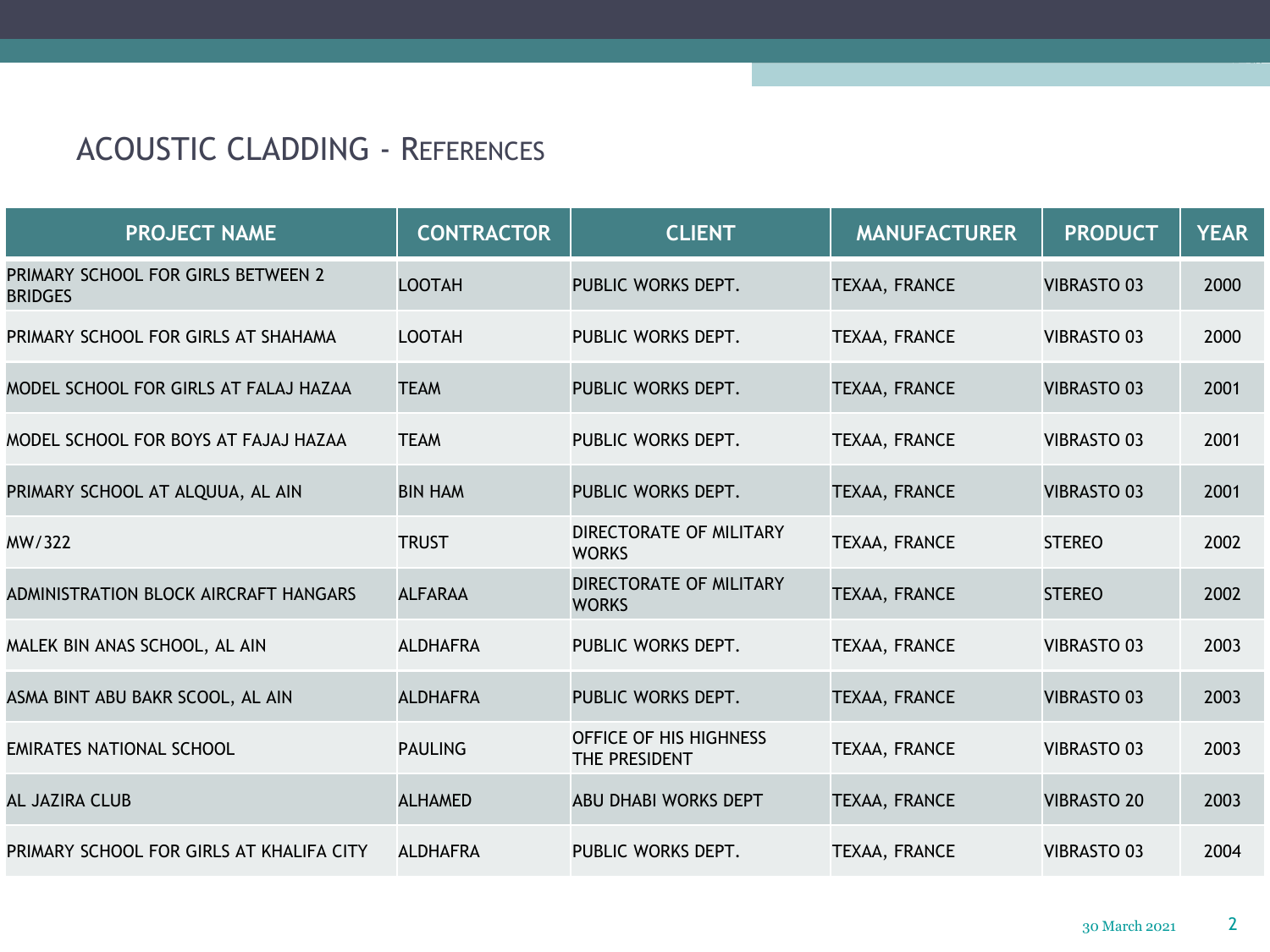| <b>PROJECT NAME</b>                                       | <b>CONTRACTOR</b>              | <b>CLIENT</b>                               | <b>MANUFACTURER</b> | <b>PRODUCT</b>      | <b>YEAR</b> |
|-----------------------------------------------------------|--------------------------------|---------------------------------------------|---------------------|---------------------|-------------|
| PRIMARY SCHOOL FOR BOYS AT KHALIFA CITY                   | <b>ALDHAFRA</b>                | PUBLIC WORKS DEPT.                          | TEXAA, FRANCE       | <b>VIBRASTO 03</b>  | 2004        |
| AL KURAAN AL KAREEM CENTRE AT AL RAMAH                    | <b>ALESLAH</b>                 | <b>TOWN PLANNING</b>                        | TEXAA, FRANCE       | <b>VIBRASTO 03</b>  | 2004        |
| AL KURAAN AL KAREEM CENTRE AT AL SHUWEIB                  | ALRAWAFIED                     | <b>TOWN PLANNING</b>                        | TEXAA, FRANCE       | <b>VIBRASTO 03</b>  | 2004        |
| AL KURAAN AL KAREEM CENTRE AT AL HAYER                    | <b>ALSAYAH</b>                 | <b>TOWN PLANNING</b>                        | TEXAA, FRANCE       | <b>VIBRASTO 03</b>  | 2004        |
| SPORTS HALL AT KHALIFA CITY, QATAR                        | CCC                            | KHALIFA SPORT CITY DEV.<br><b>COMMITTEE</b> | TEXAA, FRANCE       | <b>STRATO CLOUD</b> | 2005        |
| ELEMENTARY SCHOOL FOR GIRLS AT QUUA, AL<br><b>AIN</b>     | <b>GENERAL CONTG.</b><br>ENGG. | PUBLIC WORKS DEPT.                          | TEXAA, FRANCE       | <b>VIBRASTO 03</b>  | 2005        |
| ELEMENTARY SCHOOL FOR GIRLS AT WAGAN, AL<br>AIN           | <b>GENERAL CONTG.</b><br>ENGG. | PUBLIC WORKS DEPT.                          | TEXAA, FRANCE       | <b>VIBRASTO 03</b>  | 2005        |
| INSTITUTE OF ISLAMIC STUDIES                              | <b>RUSHDI &amp; PARTNERS</b>   | PUBLIC WORKS DEPT.                          | TEXAA, FRANCE       | <b>VIBRASTO 03</b>  | 2005        |
| <b>SULIMY PRIMARY SCHOOL</b>                              | <b>RUSHDI &amp; PARTNERS</b>   | PUBLIC WORKS DEPT.                          | TEXAA, FRANCE       | <b>VIBRASTO 03</b>  | 2005        |
| MW-AF-222-2004 CONFERENCE HALL AT MERYAL EMCO BLDG. CONT. |                                | DIRECTORATE OF MILITARY<br><b>WORKS</b>     | TEXAA, FRANCE       | <b>STEREO</b>       | 2006        |
| K.G. AT MAGIC PLANET                                      | <b>TARRAB TRDG.</b>            | PUBLIC WORKS DEPT.                          | TEXAA, FRANCE       | <b>STEREO</b>       | 2006        |
| SPECIAL FORCES CAMP AT DHAID                              |                                | ROBUST CONTG. CO. MINISTRY OF PUBLIC WORKS  | TEXAA, FRANCE       | <b>VIBRASTO 03</b>  | 2007        |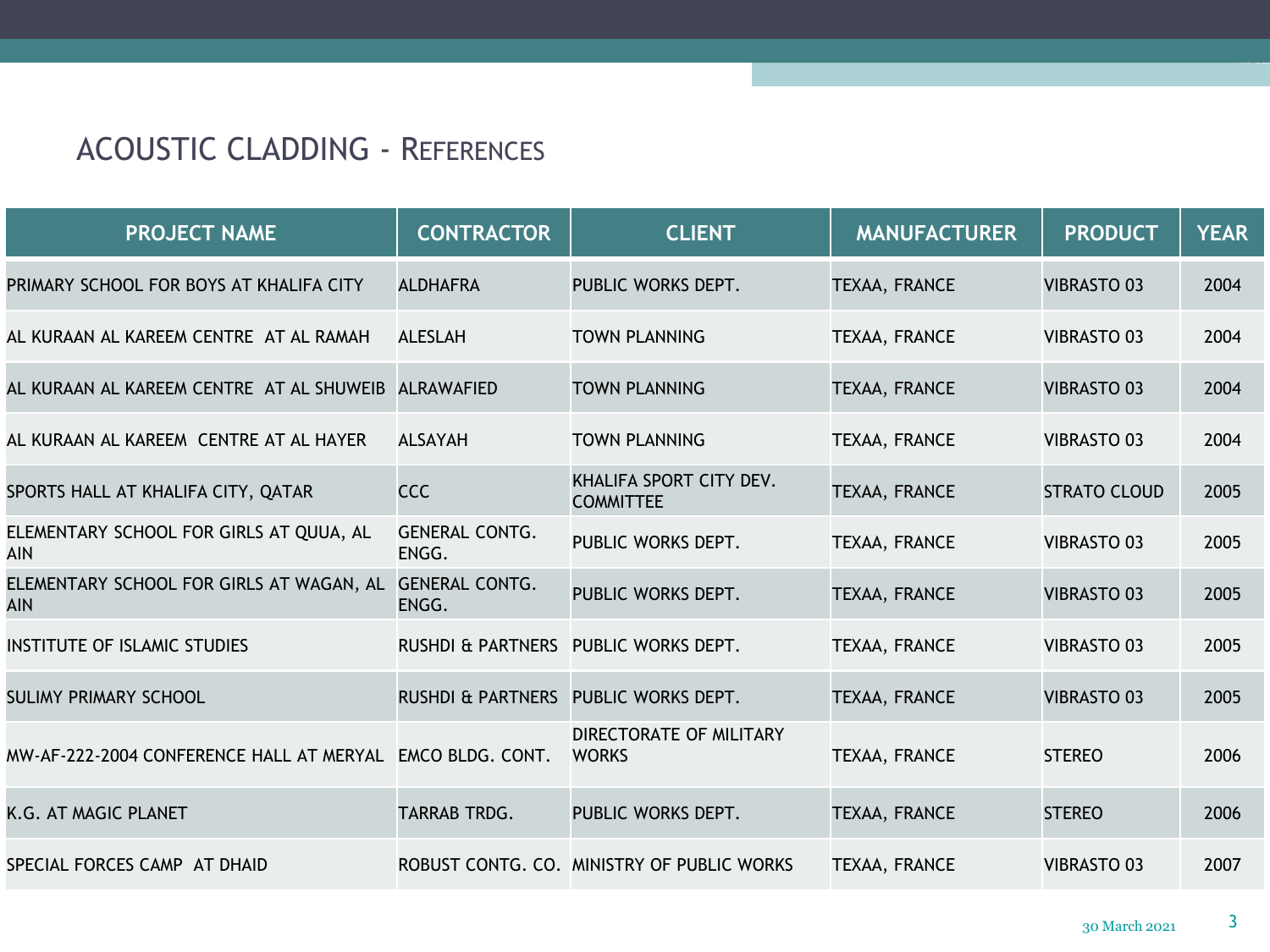| <b>PROJECT NAME</b>              | <b>CONTRACTOR</b>                      | <b>CLIENT</b>                                            | <b>MANUFACTURER</b>                                           | <b>PRODUCT</b>                                   | <b>YEAR</b> |
|----------------------------------|----------------------------------------|----------------------------------------------------------|---------------------------------------------------------------|--------------------------------------------------|-------------|
| MAJLIS & DINING ROOM AT MUSHRIF  | <b>FOYER</b>                           | <b>PRIVATE</b>                                           | TEXAA, FRANCE                                                 | <b>VIBRASTO 03</b>                               | 2007        |
| DUBAI REHAB. & HANDICAP CENTRE   | ALPHA 55                               | <b>PRIVATE</b>                                           | TEXAA, FRANCE & CEMAC VIBRASTO 03 & PERF.<br><b>HONG KONG</b> | <b>PANELS</b>                                    | 2008        |
| AUDITORIUM IN ABU DHABI          | <b>ITALIAN DESIGN</b>                  | <b>PRIVATE</b>                                           | TEXAA, FRANCE                                                 | <b>VIBRASTO 03</b>                               | 2009        |
| MW- IS-461-2007                  | OKAZ GEN.                              | DIRECTORATE OF MILITARY TEXAA, FRANCE<br><b>WORKS</b>    |                                                               | <b>VIBRASTO 03</b>                               | 2010        |
| SAUDI GERMAN HOSPITAL            | <b>INT'L HOSPITALS</b><br>CONST. CO.   | <b>PRIVATE</b>                                           | <b>CEMAC, HONG KONG</b>                                       | PERF. WOODEN<br><b>PANELS</b>                    | 2010        |
| MIRDIF CITY CENTRE FAMILY ENT.   | DUTCO CONSTRUCTION PRIVATE             |                                                          | TEXAA, FRANCE                                                 | <b>STEREO</b>                                    | 2010        |
| AL DAHMA MODEL SCHOOL            | <b>ADVANCED AUDIO</b><br><b>SYSTEM</b> | <b>ABU DHABI GENERAL</b><br><b>SERVICES</b>              | TEXAA, FRANCE                                                 | <b>VIBRASTO 03</b>                               | 2010        |
| ATHLETIC HALL J-163-10 IN AL AIN | ALBA TEC CONS.                         | DIRECTORATE OF MILITARY KHALIDIA, K.S.A.<br><b>WORKS</b> |                                                               | <b>GUILFORD, FABRIC</b><br><b>WRAPPED PANELS</b> | 2011        |
| ATHLETIC & GYM HALL AT RAK       | <b>AL NUAIMI GROUP</b>                 | <b>PRIVATE</b>                                           | KHALIDIA, K.S.A.                                              | <b>GUILFORD, FABRIC</b><br><b>WRAPPED PANELS</b> | 2011        |
| MW-RG-118-2009 AMIRI GUARDS      | AL BADER CONTR.                        | MINISTRY OF DEFENCE                                      | KHALIDIA, K.S.A.                                              | <b>GUILFORD, FABRIC</b><br><b>WRAPPED PANELS</b> | 2011        |
| <b>SCHOOL IN KHORFAKAN</b>       | EAST COST CONTG.                       | MINISTRY OF PUBLIC<br><b>WORKS</b>                       | <b>CEMAC, HONG KONG</b>                                       | PERF. WOODEN<br><b>PANELS</b>                    | 2012        |
| AUH CRUDE OIL PIPELINE, HABSHAN  | <b>CHINA STATE CONSTN.</b><br>ENGG.    | <b>ADNOC</b>                                             | TEXAA, FRANCE                                                 | <b>VIBRASTO 3</b>                                | 2012        |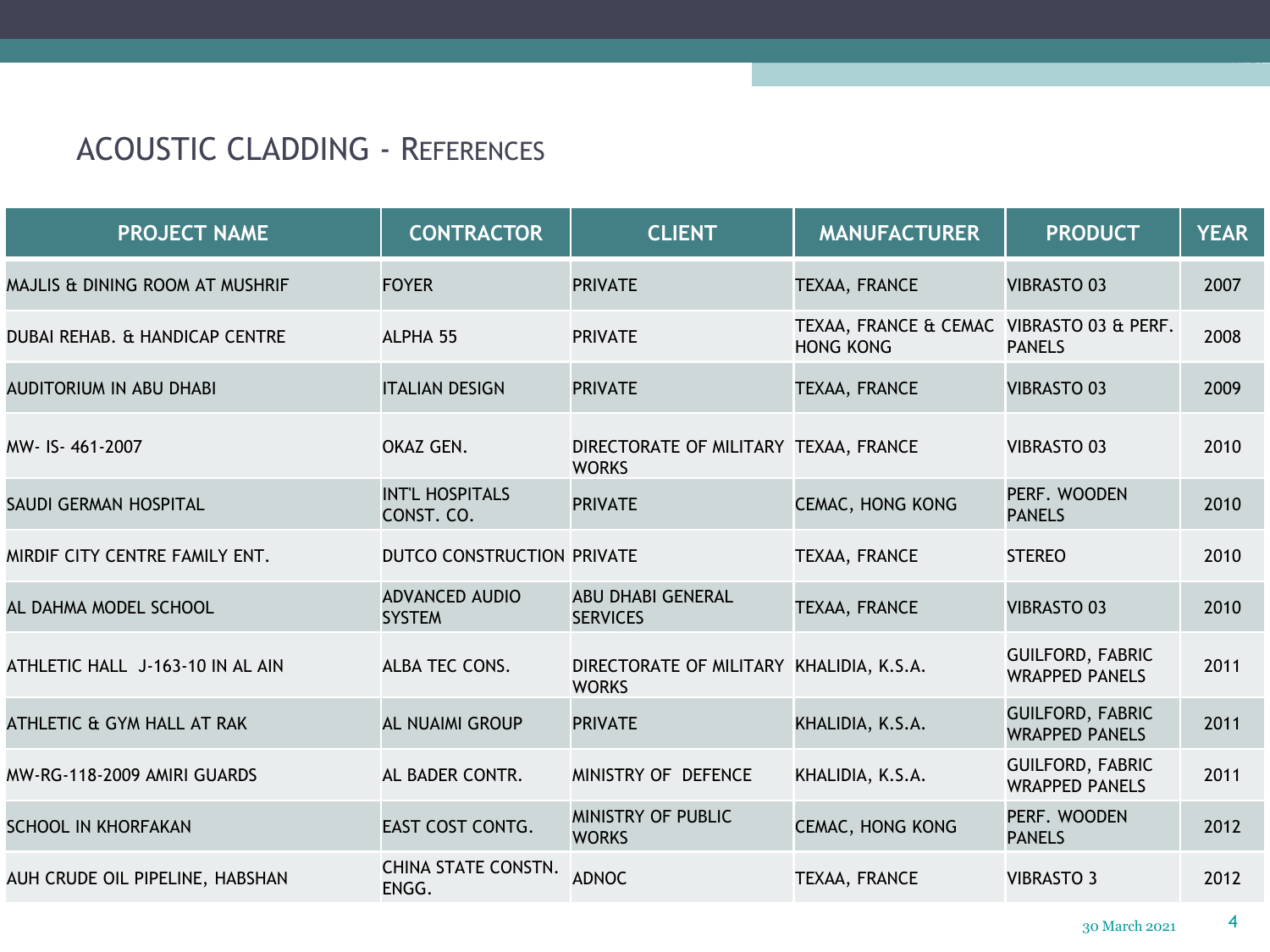| <b>PROJECT NAME</b>                                       | <b>CONTRACTOR</b>                            | <b>CLIENT</b>                                  | <b>MANUFACTURER</b> | <b>PRODUCT</b>                                   | <b>YEAR</b> |
|-----------------------------------------------------------|----------------------------------------------|------------------------------------------------|---------------------|--------------------------------------------------|-------------|
| AL HISN PRIMARY SCHOOL AT DIBBA                           | EAST COAST CONT.                             | MINISTRY OF PUBLIC<br><b>WORKS</b>             | CEMAC, TAIWAN       | <b>WOOD PLANKS</b>                               | 2014        |
| MW-OU-167-2010                                            | AL DIYAR GEN.<br>CONT.CO.                    | <b>DIRECTORATE OF</b><br><b>MILITARY WORKS</b> | KHALIDIA, K.S.A.    | <b>GUILFORD, FABRIC</b><br><b>WRAPPED PANELS</b> | 2012        |
| HABSHAN 5 IND. FACILITIES                                 | <b>AL FARA'A</b>                             | <b>GASCO</b>                                   | TEXAA, FRANCE       | VIBRASTO 3, PERF.<br><b>WOODEN PANELS</b>        | 2012        |
| MW-11100-C001 MIL. FACILITY IN JEBEL ALI AL BADER CONTR.  |                                              | <b>DIRECTORATE OF</b><br><b>MILITARY WORKS</b> | KHALIDIA, K.S.A.    | <b>GUILFORD, FABRIC</b><br><b>WRAPPED PANELS</b> | 2012        |
| <b>NEW YORK UNIVERSITY</b>                                | <b>AL FUTTAIM</b><br><b>CARILLION</b>        | <b>MUBADALA</b>                                | TEXAA, FRANCE       | <b>VIBRASTO 3, STEREO</b>                        | 2013        |
| SCHOOL LUBNA BINT HEBAB, FUJAIRAH &<br><b>SPORTS HALL</b> | AL QANTARA GEN.<br>CONT.                     | MINISTRY OF PUBLIC<br><b>WORKS</b>             | CEMAC, TAIWAN       | <b>WOOD PLANKS</b>                               | 2013        |
| AL SAFOUH TRANSIT SYSTEM                                  | <b>BESIX</b>                                 | <b>SYSTRA</b>                                  | TEXAA, FRANCE       | <b>VIBRASTO 20</b>                               | 2013        |
| UAE MODEL SCHOOL ABDUL RAHMAN<br>NASSER AT KALBA, SHJ     | <b>SUVADH</b><br><b>CONTRACTING</b>          | MINISTRY OF PUBLIC<br><b>WORKS</b>             | CEMAC, TAIWAN       | <b>WOOD PLANKS</b>                               | 2013        |
| AL YASAT PRIVATE SCHOOL AT AL SHAMKHA <sup>NL</sup> CONT. | AL QANTARA GEN.                              | <b>AL YASAT PRIVATE</b><br><b>SCHOOL</b>       | KHALIDIA, K.S.A     | <b>GUILFORD, FABRIC</b><br><b>WRAPPED PANELS</b> | 2013        |
| NEW YORK UNIVERSITY                                       | <b>MAP INTERIORS &amp;</b><br><b>CLOISAL</b> | <b>MUBADALA</b>                                | TEXAA, FRANCE       | <b>STEREO</b>                                    | 2014        |
| <b>ASAB 1 CONTROL BUILDING</b>                            | <b>ACTCO</b>                                 | <b>GASCO</b>                                   | TEXAA, FRANCE       | <b>STEREO</b>                                    | 2014        |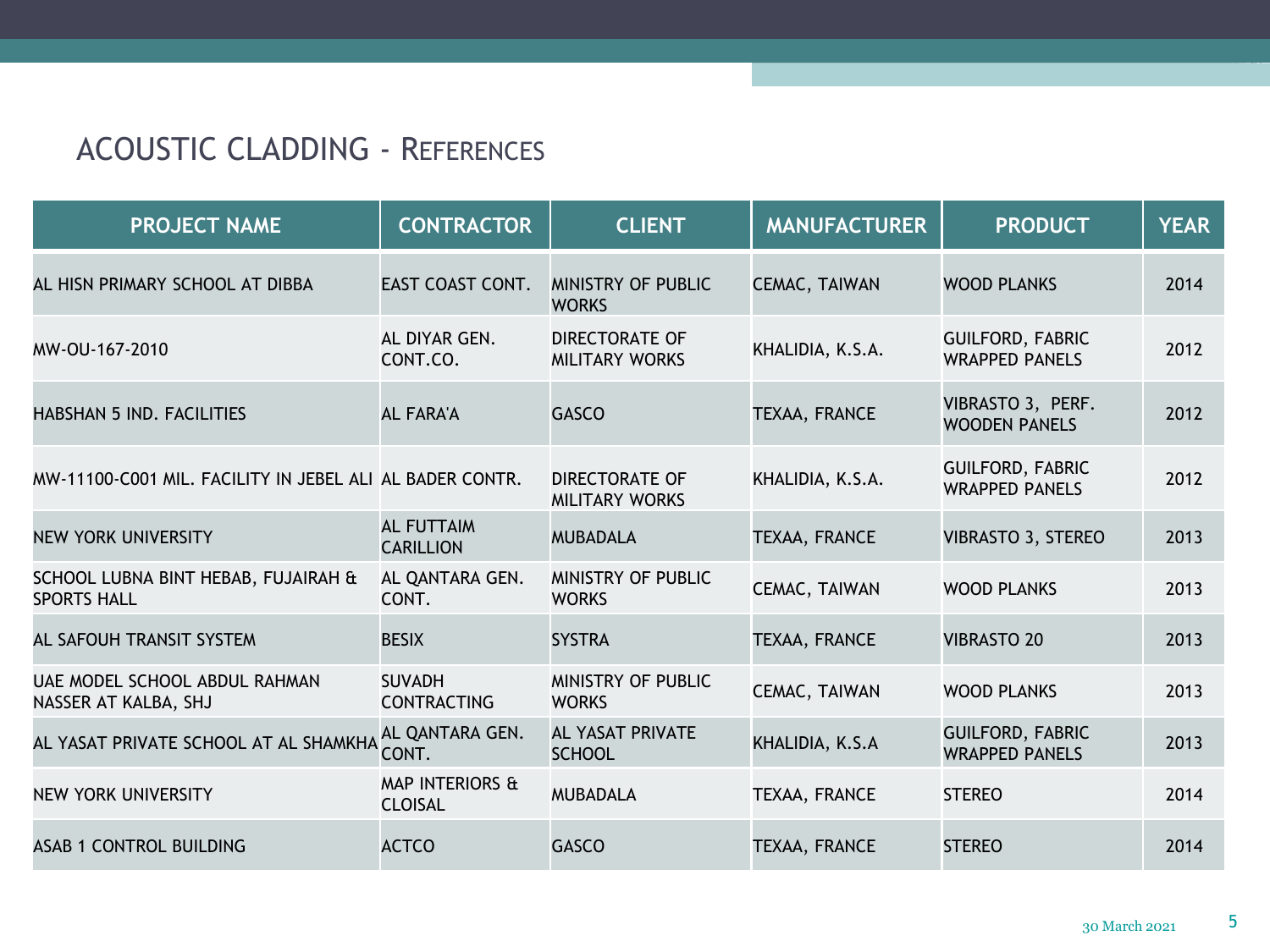| <b>PROJECT NAME</b>                                                                      | <b>CONTRACTOR</b>                    | <b>CLIENT</b>                                               | <b>MANUFACTURE</b><br>R                                | <b>PRODUCT</b>                                                                                | <b>YEAR</b> |
|------------------------------------------------------------------------------------------|--------------------------------------|-------------------------------------------------------------|--------------------------------------------------------|-----------------------------------------------------------------------------------------------|-------------|
| IBN HAZM SECONDARY SCHOOL, AJBAN                                                         | AL QANTARA GEN.<br>CONT.             | MINISTRY OF PUBLIC<br><b>WORKS</b>                          | CEMAC, TAIWAN                                          | <b>WOOD PLANKS</b>                                                                            | 2014        |
| LUBNA BINT HABAB ELEMENTARY SCHOOL FOR AL QANTARA GEN.<br><b>GIRLS @ DIBBA, FUJAIRAH</b> | CONT.                                | MINISTRY OF PUBLIC<br><b>WORKS</b>                          | KHALIDIA, K.S.A. &<br>CEMAC, TAIWAN                    | <b>GUILFORD, FABRIC WRAPPED</b><br>PANELS & WOOD PLANKS                                       | 2014        |
| CMW-AF-240-2009 ABU DHABI (AIRCRAFT<br>HANGER, SQUADRON HQ)                              | <b>COMBINED GROUP</b>                | <b>DIRECTORATE OF</b><br><b>MILITARY WORKS</b>              | KHALIDIA, K.S.A                                        | <b>GUILFORD, FABRIC WRAPPED</b><br><b>PANELS</b>                                              | 2015        |
| SHEIKH ZAYED PRIVATE ACADEMY FOR GIRLS                                                   | <b>ACADEMY</b>                       | SHEIKH ZAYED PRIVATE SHEIKH ZAYED PRIVATE<br><b>ACADEMY</b> | TEXAA, FRANCE                                          | <b>VIBRASTO 3, STEREO</b>                                                                     | 2015        |
| NEW GASCO TECHNICAL TRAINING CENTRE                                                      | AL HUSSAIN CONT.                     | <b>GASCO</b>                                                | CEMAC, TAIWAN                                          | <b>WOOD PLANKS</b>                                                                            | 2015        |
| RUMAITHA AL ANSARIA PRIMARY SCHOOL,<br><b>FUJAIRAH</b>                                   | AL AWAEL BUILDING<br>CONT.           | MINISTRY OF PUBLIC<br><b>WORKS &amp; HOUSING</b>            | CEMAC, TAIWAN                                          | <b>WOOD PLANKS</b>                                                                            | 2015        |
| CMW-13019-C002, AL AIN                                                                   | <b>TEEJAN TRADING &amp;</b><br>CONT. | <b>DIRECTORRATE OF</b><br><b>MILITARY WORKS</b>             | KHALIDIA, K.S.A                                        | <b>GUILFORD, FABRIC WRAPPED</b><br><b>PANELS</b>                                              | 2015        |
| SHEIKH ZAYED PRIVATE ACADEMY FOR BOYS                                                    | AL RAKHA CONT.                       | SHEIKH ZAYED PRIVATE<br><b>ACADEMY</b>                      | TEXAA, FRANCE                                          | <b>VIBRASTO 3, STEREO</b>                                                                     | 2015        |
| SHAH NEW ACCOMMODATION COMPLEX                                                           | AL JABER GROUP                       | <b>ADCO</b>                                                 | KHALIDIA, K.S.A. &<br>CEMAC, TAIWAN,<br>FANTONI, ITALY | <b>GUILFORD, FABRIC WRAPPED</b><br>PANELS & WOOD PLANKS,<br>PERFORATED WOODEN<br><b>PANEL</b> | 2015        |
| CICPA COMPLEX AT SHAH                                                                    | <b>AL JABER GROUP</b>                | <b>ADCO</b>                                                 | CEMAC, TAIWAN                                          | <b>WRAPPED PANELS &amp; WOOD</b><br><b>PLANKS</b>                                             | 2015        |
| CMW-11063-C002                                                                           | FAR EAST CONT.                       | <b>DIRECTORATE OF</b><br><b>MILITARY WORKS</b>              | <b>KHALIDIA</b>                                        | <b>GUILFORD, FABRIC WRAPPED</b><br><b>PANELS</b>                                              | 2016        |